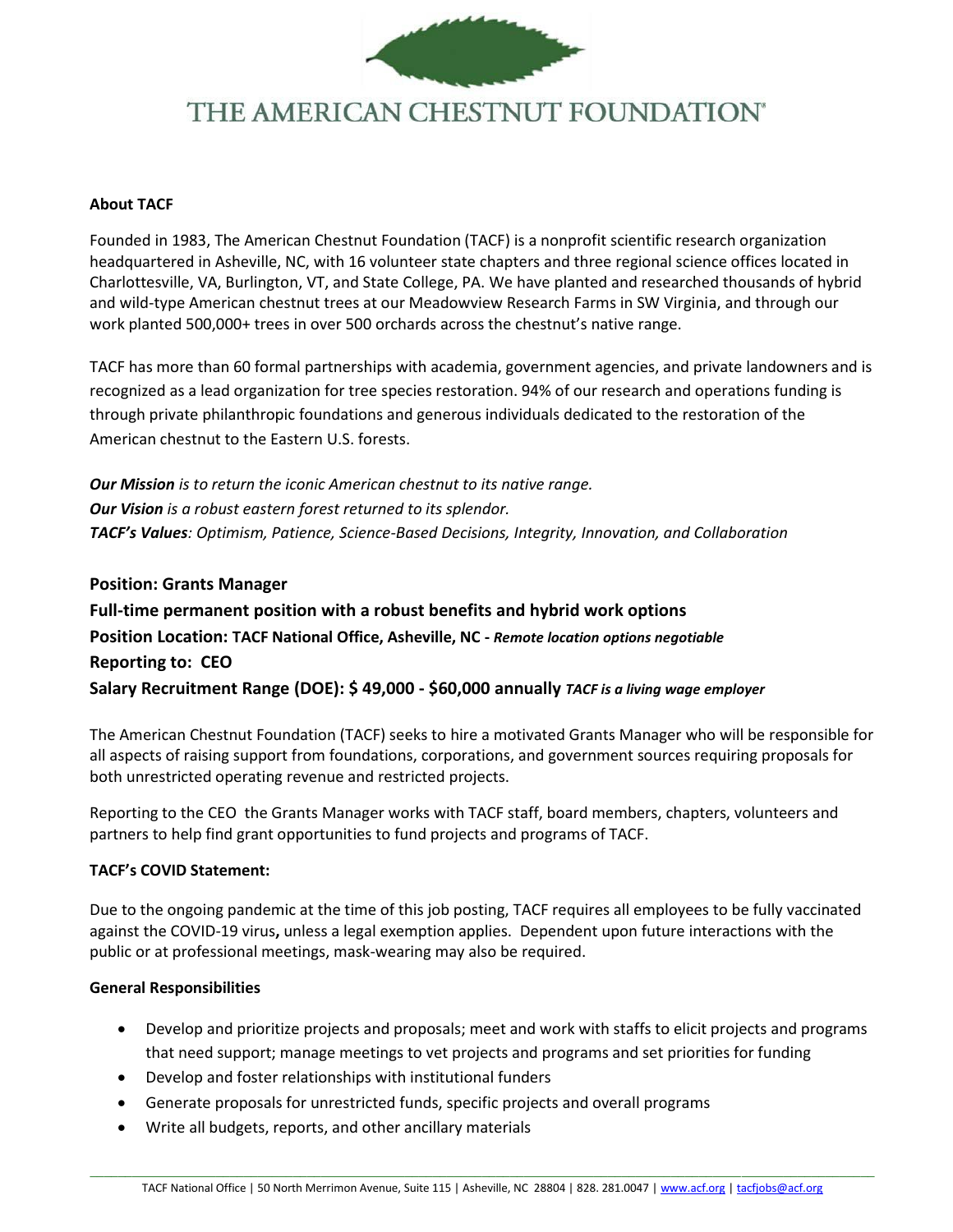- Manage existing grants by: tracking grants; developing internal reporting systems; writing reports; maintaining excellent historical records; working with staff to ensure each project or program is meeting proposal conditions and expectations
- Monitor and manage grants income goal Assist with other fundraising projects and tasks as requested
- Research new foundation funding sources with a focus on conservation, environmental protection, or forest health
- Send letters of inquiry to these new sources to seek proposal invitations
- Practice and promote TACF's commitment to Justice, Equity, Diversity and Inclusion (JEDI)

*This description is not designed to be a complete list of all duties and responsibilities required for this job.*

# **Knowledge, Skills, Abilities**

- Strong organizational skills that reflect the ability to perform and prioritize multiple tasks seamlessly with excellent attention to detail
- Strong interpersonal skills and the ability to build collaborative relationships with stakeholders, including Board of Directors, chapter leadership, volunteers, the public, and TACF staff
- Exemplary written and verbal communication skills
- Demonstrated proactive approaches to problem-solving with strong decision-making capability
- Ability to work independently and take initiative on new projects
- Efficient in an environment with evolving priorities
- Proven ability to handle confidential information with discretion, adaptable to various competing demands, and demonstrate the highest level of customer service

# **Qualifications**

- BA in related area of study
- Minimum of three years of experience with grant writing and fundraising
- Proven track record of raising money from foundation and government sources
- Previous experience with non-profit fundraising preferred
- Knowledge of fundraising techniques and strategies
- Excellent communication skills, both oral and written. Ability to clearly communicate in writing complex scientific goals in compelling, accessible language
- Excellent computer skills with all Microsoft Office programs
- Experience with budget development and monitoring
- Knowledge of contracts and agreements preferred
- Valid driving license and insurance
- Willingness to work some weekends and travel as required